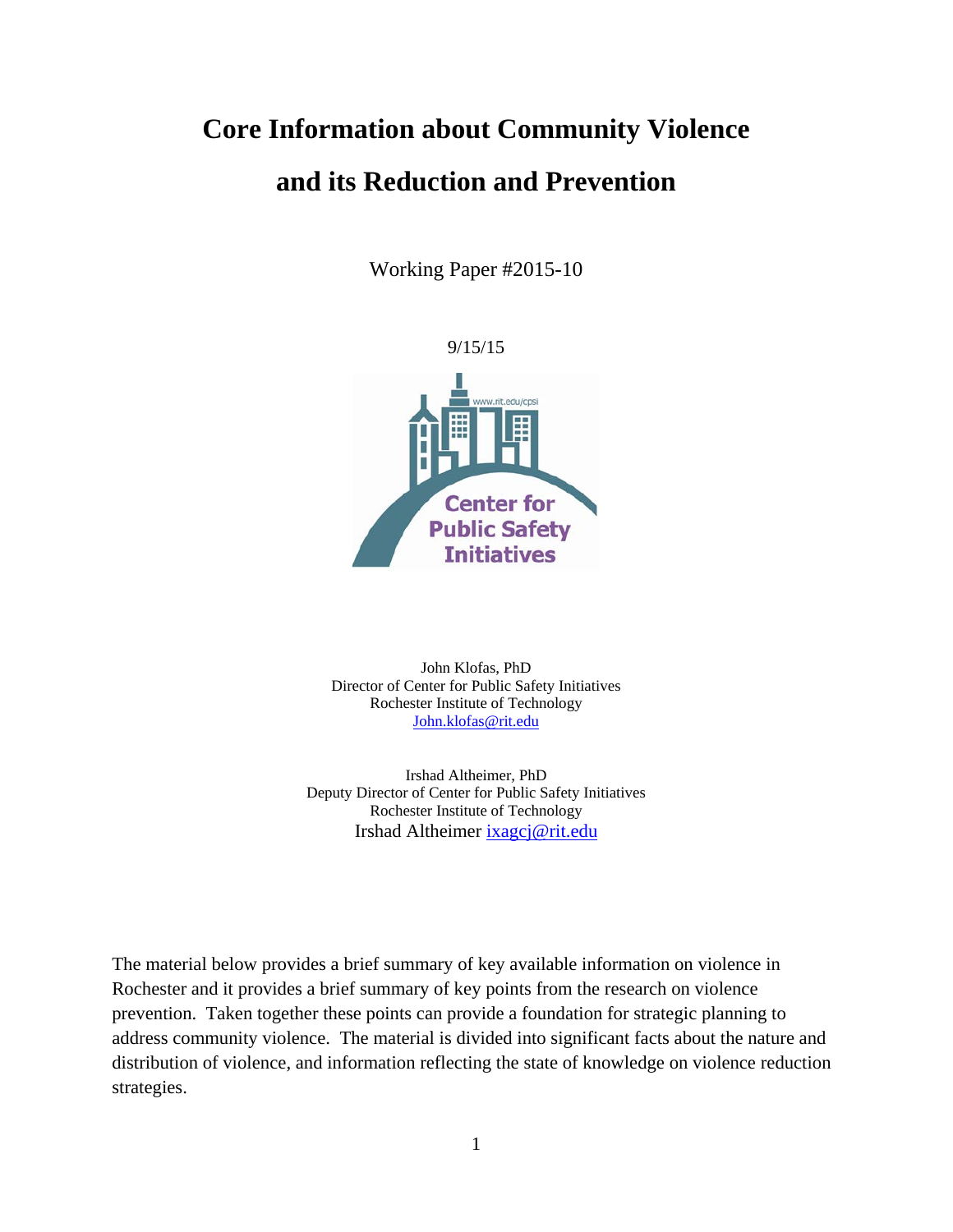## **A. Key facts about violence**

- 1. Compared with many other cities, Rochester has a high level of violence and has had that for a long time.
- 2. Serious violence in a community involves a small number of people both as perpetrators and as victims of violence.
- 3. Victims and perpetrators most often share common demographic characteristics and similar criminal histories.
- 4. A large majority of victims and suspects in cases of serious violence in Rochester are young, African American men.
- 5. The strongest predictor of violence in individuals and in places is a past history of violence, particularly a recent history.
- 6. Almost all serious violence involves victims and perpetrators who know each other and have some kind of relationship or involvement together. What people think of as random violence is rare.
- 7. The majority of serious violence is linked to arguments or disputes between individuals, and sometimes involves their friends, family members, or associates.

## **B. Key facts about violence reduction interventions.**

- 8. Most successful violence reduction and prevention programs focus on violence in the near term, the current time period, rather than long term prevention. Some long term prevention programs, such as visiting nurse partnership programs have also been effective.
- 9. Successful anti-violence interventions can have enforcement or service components or both.
- 10. The greatest impact of violence intervention will occur with narrowly focused interventions which deal with high risk participants (the risk principle). Broad general programs for no-risk or low risk individuals are inefficient and can waste important resources.
- 11. The most successful interventions will focus on "criminogenic influences" such as drug use or sales, associating with other high risk people, having anti-social friends, acting impulsively, and participating in activity commonly associated with crime and violence. This is known as the "need principle." Focusing on "non criminogenic influences" such as low self-esteem, mental illness or creativity has not been effective.
- 12. The most effective program interventions are focused on changing behavior by addressing current factors that influence behavior. This is known as the "treatment principle." The most effective behavioral interventions include Cognitive Behavioral